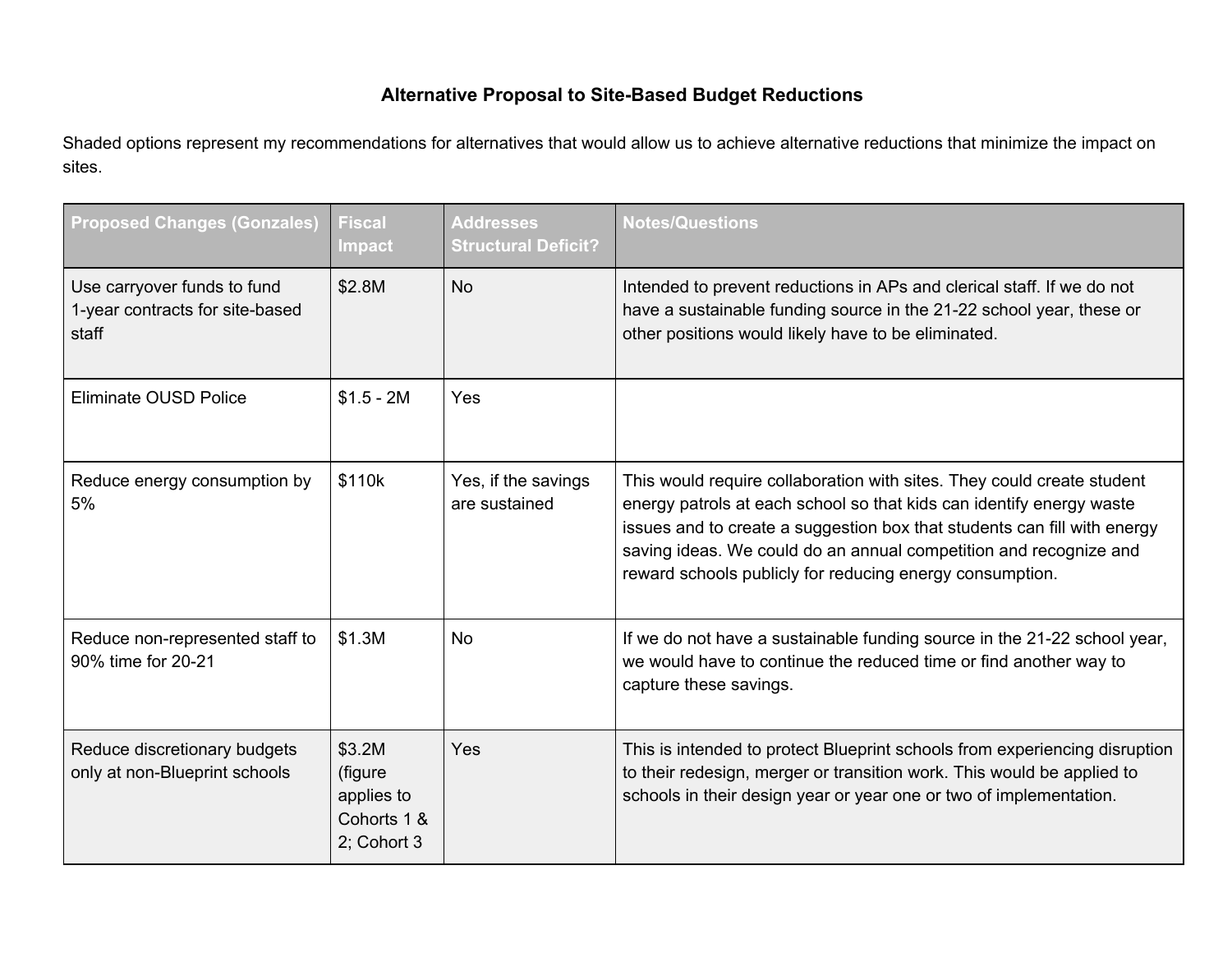|                                                                              | exclusions<br>TBD)                       |                                       |                                                                                                                                                                                                       |
|------------------------------------------------------------------------------|------------------------------------------|---------------------------------------|-------------------------------------------------------------------------------------------------------------------------------------------------------------------------------------------------------|
| Bell schedule coordination                                                   | \$1M                                     | Yes                                   | Bell schedule coordination can reduce costs for Nutrition Services and<br>transportation, as well as increasing student participation in OUSD<br><b>Nutrition Services.</b>                           |
| Cost savings and potential<br>revenue from Cohort 2 mergers<br>and closures  | 300k                                     | Yes                                   | Savings come from consolidated positions, energy savings and potential<br>leases at vacated sites.                                                                                                    |
| Reassign Community Day<br>students to ACOE expulsion<br>school and close CDS | ? (Waiting<br>for figures<br>from staff) | Yes                                   |                                                                                                                                                                                                       |
| Move staff to school sites and<br>sublet office space at 1000<br>Broadway    | \$2.8M<br>(minus<br>moving<br>costs)     | Yes                                   |                                                                                                                                                                                                       |
| Make budget asks of Alameda<br>County and City of Oakland                    | \$2M                                     | Probably Not                          | Request support for mental health, case management and wraparound<br>supports for students.                                                                                                           |
| Create a districtwide plan around<br>sign-ups for FRL                        | \$1M                                     | Yes, if our efforts<br>are consistent | This would increase our FRL percentage and in turn, the amount of<br>targeted dollars we receive.                                                                                                     |
| <b>Universal Saturday School</b>                                             | ? (waiting<br>on response<br>from staff) | Yes, if our efforts<br>are sustained  | This would allow us to recover lost ADA and to engage students in<br>intervention, credit recovery, SAT test prep, FAFSA completion,<br>scholarship applications or other activities to support them. |